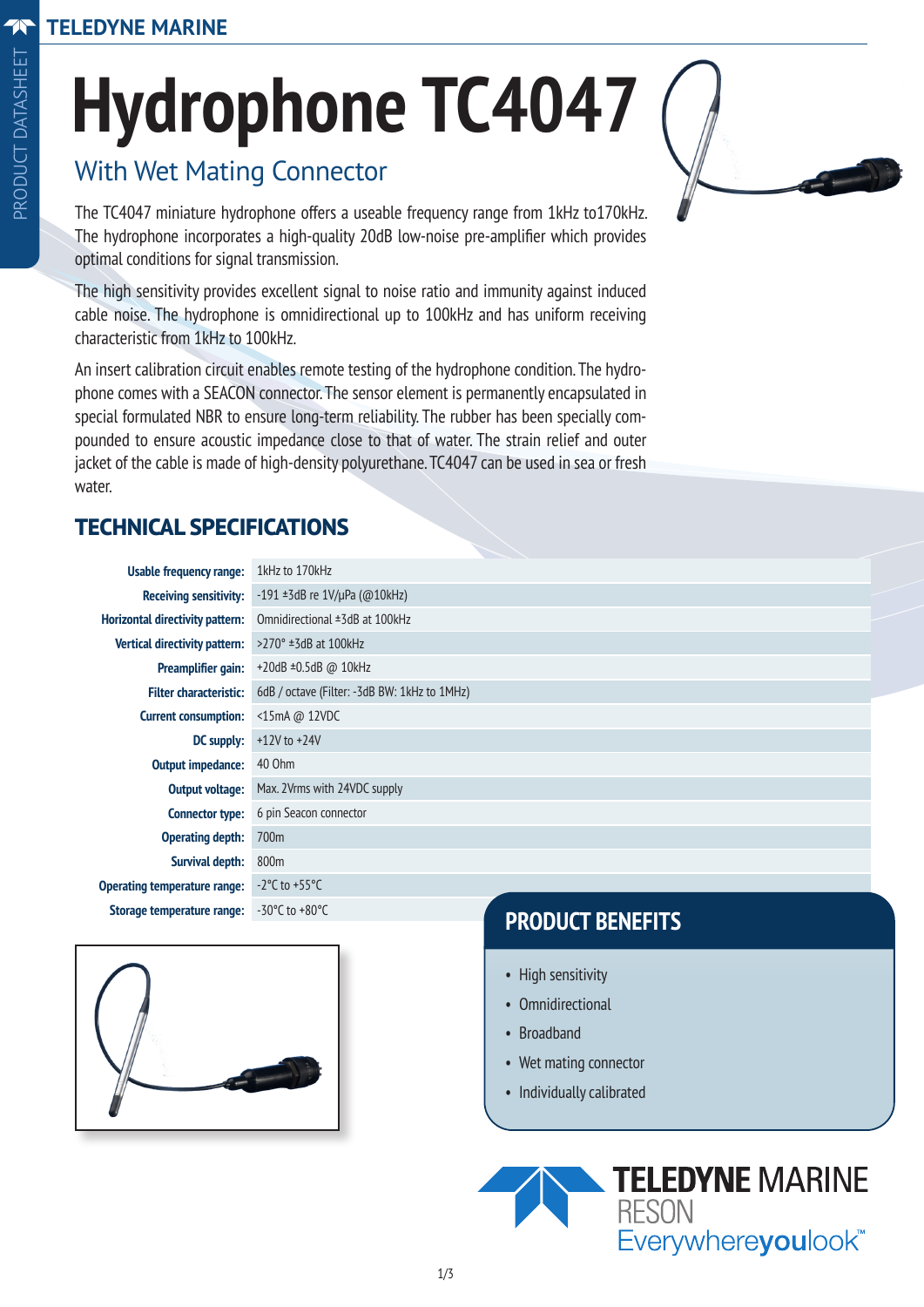## **Hydrophone TC4047** Hydrophone TC4047  $\overline{A}$ Hydrophone TC4047  $\bullet$  H<sub>a</sub> $\bullet$ <sub>11</sub>

Horizontal Directivity Pattern Receiving Sensitivity [dB re 1V/µPa @ 1m]

Horizontal Directivity Pattern Receiving Sensitivity  $P$  receiving  $S$  receiving  $S$  . The 1V/ $\mu$ 

## **With Wet Mating Connector**



Horizontal Directivity Pattern Receiving Sensitivity  $P$  receiving  $S$  receiving  $S$ 



#### Vertical Directivity Pattern Vertical Directivity Pattern Vertical Directivity Pattern



Equivalent spectral noise pressure curve